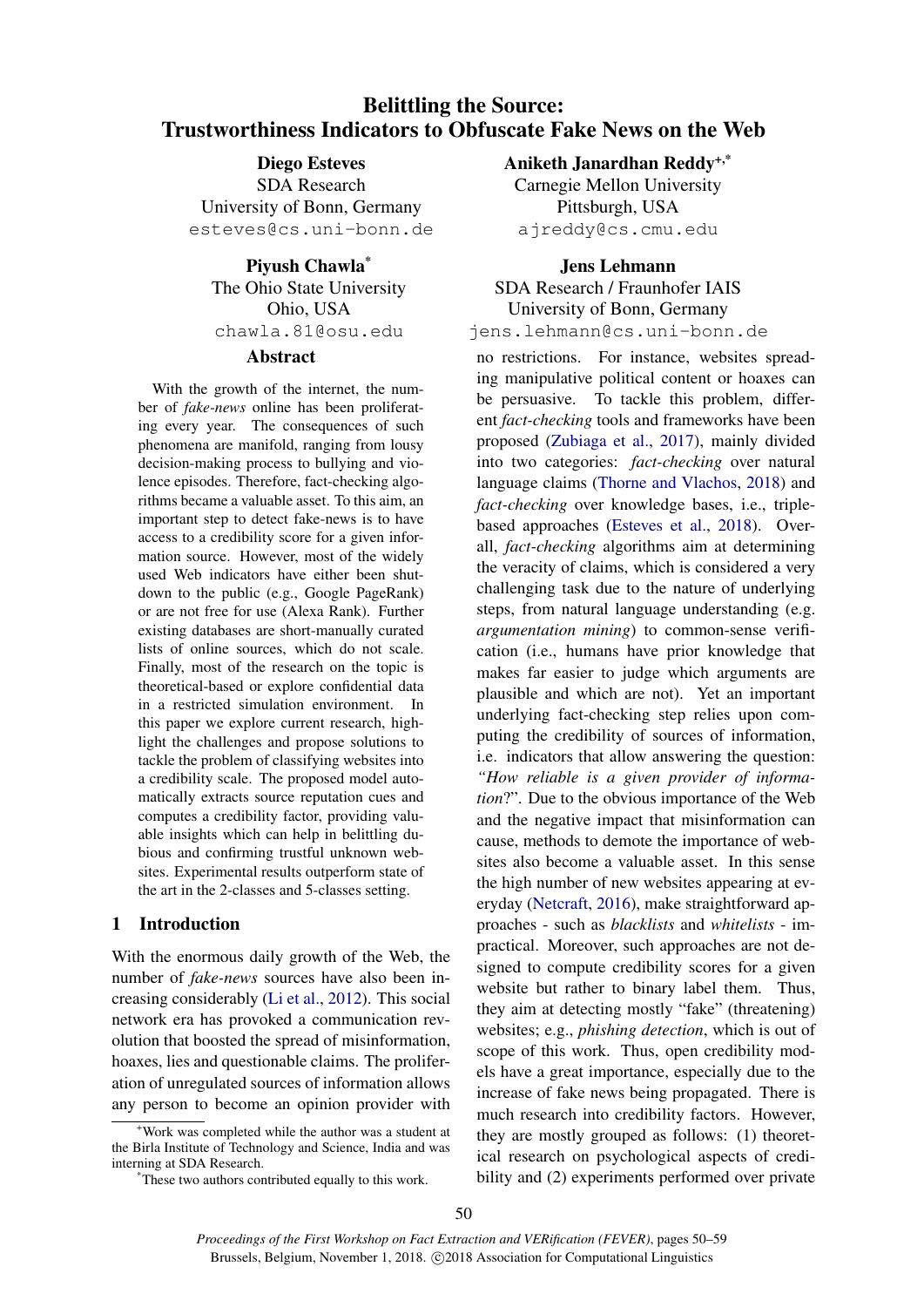and confidential users information, mostly from web browser activities (strongly supported by private companies). Therefore, while (1) lacks practical results (2) report *findings* which are not much appealing to the broad open-source community, given the non-open characteristic of the conducted experiments and data privacy. Finally, recent research on credibility has also pointed out important drawbacks, as follows:

- 1. Manual (human) annotation of credibility indicators for a set of websites is costly [\(Haas](#page-9-4) [and Unkel,](#page-9-4) [2017\)](#page-9-4).
- 2. Search engine results page (SERP) do not provide more than few information cues (URL, title and snippet) and the dominant heuristic happens to be the search engine (SE) rank itself [\(Haas and Unkel,](#page-9-4) [2017\)](#page-9-4).
- 3. Only around 42.67% of the websites are covered by the credibility evaluation knowledge base, where most domains have a low credibility confidence [\(Liu et al.,](#page-9-5) [2015\)](#page-9-5)

Therefore, automated credibility models play an important role in the community - although not broadly explored yet, in practice. In this paper, we focus on designing computational models to predict the credibility of a given website rather than performing sociological experiments or experiments with end users (simulations). In this scenario, we expect that a website from a domain such as bbc.com gets a higher trustworthiness score compared to one from wordpress.com, for instance.

# 2 Related Work

*Credibility* is an important research subject in several different communities and has been the subject of study over the past decades. Most of the research, however, focuses on theoretical aspects of credibility and its persuasive effect on different fundamental problems, such as economic theories [\(Sobel,](#page-9-6) [1985\)](#page-9-6).

# 2.1 Fundamental Research

A thorough examination of psychological aspects in evaluating documents credibility has been studied [\(Fogg and Tseng,](#page-8-1) [1999;](#page-8-1) [Fogg et al.,](#page-8-2) [2001,](#page-8-2) [2003\)](#page-8-3), which reports numerous challenges. Apart from sociological experiments, *Web Credibility* -

in a more practical perspective - has a different focus of research, described as follows:

Rating Systems, Simulations are mostly platform-based solutions to conduct experiments (mostly using private data) in order to detect credibility factors. Nakamura et al. [\(2007\)](#page-9-7) surveyed internet users from all age groups to understand how they identified trustworthy websites. Based on the results of this survey, they built a graphbased ranking method which helped users in gauging the trustworthiness of search results retrieved by a search engine when issued a query Q. A study by Stanford University revealed important factors that people notice when assessing website credibility [\(Fogg et al.,](#page-8-3) [2003\)](#page-8-3), mostly visual aspects (*web site design*, *look* and *information design*). The *writing style* and *bias of information* play a small role as defining the level of credibility (selected by approximately 10% of the comments). However, this process of evaluating the credibility of web pages by users is impacted only by the number of heuristics they are aware of [\(Fogg,](#page-8-4) [2003\)](#page-8-4), biasing the human evaluation w.r.t. a limited and specific set features. An important factor considered by humans to judge credibility relies on the search engine results page (SERP). The higher ranked a website is when compared to other retrieved websites the more credible people judge a website to be [\(Schwarz and Morris,](#page-9-8) [2011\)](#page-9-8). Popularity is yet another major credibility factor [\(Giudice,](#page-8-5) [2010\)](#page-8-5). Liu et al. [\(2015\)](#page-9-5) proposed to integrate recommendation functionality into a Web Credibility Evaluation System (WCES), focusing on the user's feedback. Shah et al. [\(2015\)](#page-9-9) propose a full list of important features for credibility aspects, such as 1) the quality of the design of the website and 2) how well the information is structured. In particular, the perceived accuracy of the information was ranked only in 6th place. Thus, superficial website characteristics as heuristics play a key role in credibility evaluation. Dong et al [\(2015\)](#page-8-6) propose a different method (KBT) to estimate the trustworthiness of a web source based on the information given by the source (i.e., applies fact-checking to infer credibility). This information is represented in the form of triples extracted from the web source. The trustworthiness of the source is determined by the correctness of the triples extracted. Thus, the score is computed based on *endogenous* (e.g., correctness of facts) signals rather then *exogenous* signals (e.g., links).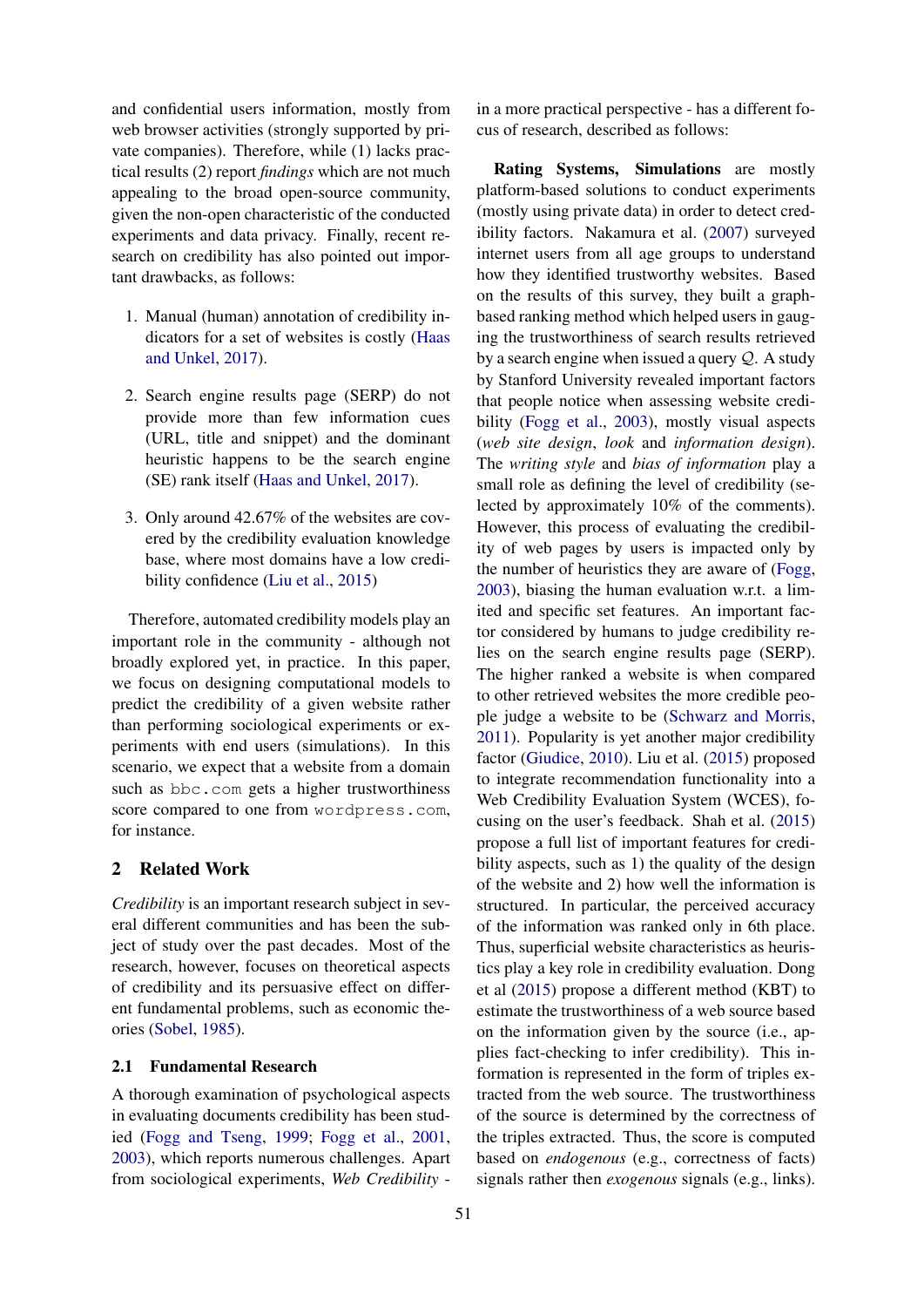Unfortunately, this research from Google does not provide open data. It is worth mentioning that surprisingly - their hypothesis (content is more important than visual) contradicts previous research findings [\(Fogg et al.,](#page-8-3) [2003;](#page-8-3) [Shah et al.,](#page-9-9) [2015\)](#page-9-9). While this might be due to the dynamic characteristic of the Web, this contradiction highlights the need for more research into the real use of web credibility factors w.r.t. automated web credibility models. Similar to [\(Nakamura et al.,](#page-9-7) [2007\)](#page-9-7), Singal and Kohli [\(2016\)](#page-9-10) proposes a tool (dubbed TNM) to re-rank URLs extracted from Google search engine according to the trust maintained by the actual users). Apart from the search engine API, their tool uses several other APIs to collect website usage information (e.g., traffic and engagement info). [\(Kakol et al.,](#page-9-11) [2017\)](#page-9-11) perform extensive crowdsourcing experiments that contain credibility evaluations, textual comments, and labels for these comments.

SPAM/phishing detection: Abbasi et al. [\(2010\)](#page-8-7) propose a set of design guidelines which advocated the development of SLT-based classification systems for fraudulent website detection, i.e., despite seeming credible - websites that try to obtain private information and defraud visitors. PhishZoo [\(Afroz and Greenstadt,](#page-8-8) [2011\)](#page-8-8) is a phishing detection system which helps users in identifying phishing websites which look similar to a given set of protected websites through the creation of profiles.

#### 2.2 Automated Web Credibility

Automated Web Credibility models for website classification are not broadly explored, in practice. The aim is to produce a predictive model given training data (annotated website ranks) regardless of an input query Q. Existing gold standard data is generated from surveys and simulations (see *Rating Systems, Simulations* related work). Currently, state of the art (SOTA) experiments rely on the Microsoft Credibility dataset<sup>[1](#page-2-0)</sup> [\(Schwarz and Mor](#page-9-8)[ris,](#page-9-8) [2011\)](#page-9-8). Recent research use the website label (Likert scale) released in the Microsoft dataset as a gold standard to train automated web credibility models, as follows:

Olteanu et al. [\(2013\)](#page-9-12) proposes a number of properties (37 linguistic and textual features) and

applies machine learning methods to recognize trust levels, obtaining 22 relevant features for the task. Wawer et al. [\(2014\)](#page-9-13) improve this work using psychosocial and psycholinguistic features (through The General Inquirer (GI) Lexical Database [\(Stone and Hunt,](#page-9-14) [1963\)](#page-9-14)) achieving state of the art results.

Finally, another resource is the Content Credibility Corpus (C3) [\(Kakol et al.,](#page-9-11) [2017\)](#page-9-11), the largest Web credibility Corpus publicity available so far. However, in this work authors did not perform experiments w.r.t. *automated credibility models* using a standard measure (i.e., Likert scale), such as in [\(Olteanu et al.,](#page-9-12) [2013;](#page-9-12) [Wawer et al.,](#page-9-13) [2014\)](#page-9-13). Instead, they rather focused on evaluating the theories of web credibility in order to produce a much larger and richer corpus.

# 3 Experimental Setup

#### <span id="page-2-1"></span>3.1 State-of-the-art (SOTA) Features

Recent research on credibility factors for web sites [\(Olteanu et al.,](#page-9-12) [2013\)](#page-9-12) have initially divided the features into the following logical groups:

- 1. Content-based (25 features): number of special characters in the text, spelling errors, web site category and etc..
	- (a) Text (20 features)
	- (b) Appearance (4 features)
	- (c) Meta-information (1 feature)
- 2. Social-based (12 features): Social Media Metadata (e.g., Facebook shares, Tweets pointing to a certain URL, etc.), Page Rank, Alexa Rank and similar.
	- (a) Social Popularity (9 features)
	- (b) General Popularity (1 feature)
	- (c) Link structure (2 features)

According to [\(Olteanu et al.,](#page-9-12) [2013\)](#page-9-12), a resultant number of 22 features (out of 37) were selected as most significant (10 for content-based and all social-based features). Surprisingly (but also following [\(Dong et al.,](#page-8-6) [2015\)](#page-8-6)), none from the subgroup Appearance, although studies have systematically shown the opposite, i.e., that visual aspects are one of the most important features [\(Fogg et al.,](#page-8-3) [2003;](#page-8-3) [Shah et al.,](#page-9-9) [2015;](#page-9-9) [Haas and Unkel,](#page-9-4) [2017\)](#page-9-4).

In this picture, we claim the most negative aspect is the reliance on Social-based features. This dependency not only affects the final performance

<span id="page-2-0"></span><sup>&</sup>lt;sup>1</sup>It is worth mentioning that this survey is mostly based on confidential data and it is not available to the open community (e.g., overall popularity, popularity among domain experts, geo-location of users and number of awards)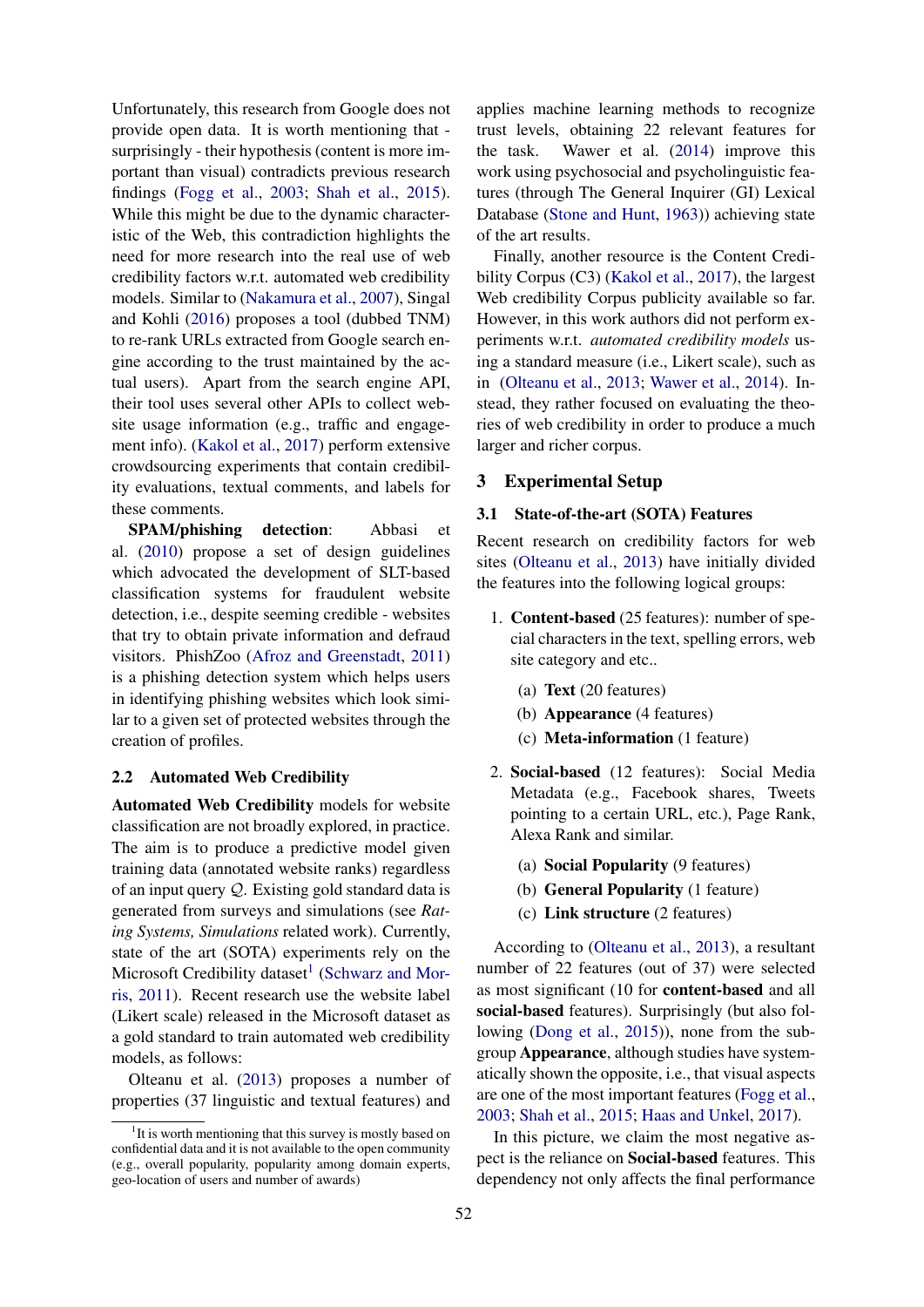of the credibility model, but also implies in financial costs as well as presenting high discriminative capacity, adding a strong bias to the performance of the model<sup>[2](#page-3-0)</sup>. The computation of these features relies heavily on external (e.g., Facebook API<sup>[3](#page-3-1)</sup> and AdBlock<sup>[4](#page-3-2)</sup>) and commercial libraries (Alchemy<sup>[5](#page-3-3)</sup>, PageRank<sup>[6](#page-3-4)</sup>, Alexa Rank<sup>[7](#page-3-5)</sup>. Thus, engineering and financial costs are a must. Furthermore, popularity on Facebook or Twitter can be measured only by data owners. Additionally, vendors may change the underlying algorithms without further explanation. Therefore, also following Wawer et al. [\(2014\)](#page-9-13), in this paper we have excluded Socialbased features from our experimental setup.

On top of that, [\(Wawer et al.,](#page-9-13) [2014\)](#page-9-13) incremented the model, adding features extracted from the General Inquirer (GI) Lexical Database, resulting in a vector of 183 extra categories, apart from the selected 22 base features, i.e. total of 205 features (However, this is subject to contradictions. Please see Section [4.1](#page-5-0) for more information).

#### 3.2 Datasets

### 3.2.1 Website credibility evaluation

Microsoft Dataset [\(Schwarz and Morris,](#page-9-8) [2011\)](#page-9-8) consists of thousands of URLs and their credibil-ity ratings (five-point Likert Scale<sup>[8](#page-3-6)</sup>), ranging from 1 ("very non-credible") to 5 ("very credible"). In this study, participants were asked to rate the websites as credible following the definition: "*A credible webpage is one whose information one can accept as the truth without needing to look elsewhere*". Studies by [\(Olteanu et al.,](#page-9-12) [2013;](#page-9-12) [Wawer](#page-9-13) [et al.,](#page-9-13) [2014\)](#page-9-13) use this dataset for evaluation. Content Credibility Corpus  $(C3)^9$  $(C3)^9$  is the most recent and the largest credibility dataset currently publicly available for research [\(Kakol et al.,](#page-9-11) [2017\)](#page-9-11). It contains 15.750 evaluations of 5.543 URLs from 2.041 participants with some additional information about website characteristics and basic demographic features of users. Among many metadata information existing in the dataset, in this work we are only interested in the URLs and their re-

spective five-point Likert scale, so that we obtain the same information available in the Microsoft dataset.

### 3.2.2 Fact-checking influence

In order to verify the impact of our web credibility model in a real use-case scenario, we ran a factchecking framework to verify a set of input claims. Then we collected the sources (URLs) containing proofs to support a given claim. We used this as a dataset to evaluate our web credibility model.

The primary objective is to verify whether our model is able, on average, to assign *lower* scores to the websites that contain *proofs* supporting *claims* which are labeled as *false* in the FactBench dataset (i.e., the source is providing false information, thus should have a lower credibility score). Similarly, we expect that websites that support *positive* claims are assigned with higher scores (i.e., the source is supporting an accurate claim, thus should have a higher credibility score).

The (gold standard) input claims were obtained from the **FactBench** dataset<sup>[10](#page-3-8)</sup>, a multilingual benchmark for the evaluation of fact validation algorithms. It contains a set of  $RDF<sup>11</sup>$  $RDF<sup>11</sup>$  $RDF<sup>11</sup>$  models (10) different relations), where each model contains a singular fact expressed as a *subject-predicateobject* triple. The data was automatically extracted from DBpedia and Freebase KBs, and manually curated in order to generate true and false examples.

The website list extraction was carried out by DeFacto [\(Gerber et al.,](#page-8-9) [2015\)](#page-8-9), a fact-checking framework designed for RDF KBs. DeFacto returns a set of websites as pieces of evidence to support its prediction (true or false) for a given input claim.

#### <span id="page-3-10"></span>3.3 Final Features

We implemented a set of Content-based features (Section [3.1\)](#page-2-1) adding more lexical and textual based features. Social-based features were not considered due to financial costs associated with paid APIs. The final set of features for each website  $w$  is defined as follows:

1. *Web Archive*: the temporal information w.r.t. cache and freshness.  $\Delta_b$  and  $\Delta_e$  correspond to the temporal differences of the first and last 2 updates, respectively.  $\Delta_a$  represents the age of w and finally  $\Delta_u$  represents the temporal difference for

<span id="page-3-1"></span><span id="page-3-0"></span><sup>&</sup>lt;sup>2</sup> authors applied ANOVA test confirming this finding <sup>3</sup><https://developers.facebook.com/>

<span id="page-3-2"></span><sup>4</sup><https://adblockplus.org/>

<span id="page-3-4"></span><span id="page-3-3"></span><sup>5</sup><www.alchemyapi.com>

<sup>6</sup> excepting for heuristic computations, calculation of PageRank requires crawling the whole Internet

<span id="page-3-6"></span><span id="page-3-5"></span><sup>7</sup><https://www.alexa.com/siteinfo>

<sup>8</sup>[https://en.wikipedia.org/wiki/Likert\\_](https://en.wikipedia.org/wiki/Likert_scale) [scale](https://en.wikipedia.org/wiki/Likert_scale)

<span id="page-3-7"></span><sup>9</sup> also known as Reconcile Corpus

<span id="page-3-9"></span><span id="page-3-8"></span><sup>10</sup><https://github.com/DeFacto/FactBench> <sup>11</sup><https://www.w3.org/RDF/>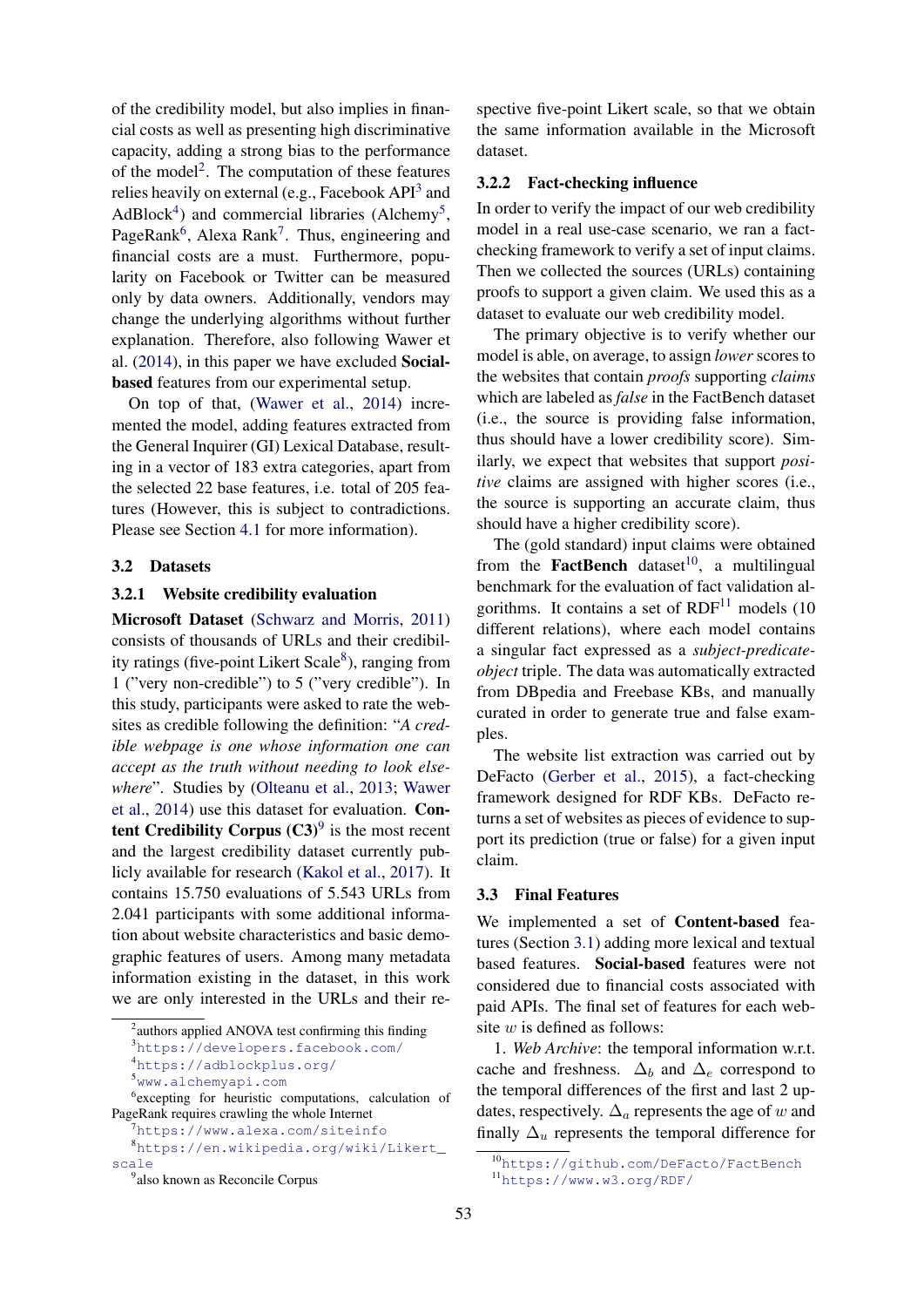the last update to today.  $\gamma$  is a penalization factor when the information is obtained from the *domain* of  $w(w_d)$  instead  $w$ .

$$
f_{arc}(w) = \Big( \Big[ \frac{1}{\log(\Delta_b \times \Delta_e)} + \log(\Delta_a) + \frac{1}{\Delta_u} \Big] \Big) \times \gamma
$$

2. *Domain*: refers to the (encoded) domain w (e.g. org)

3. *Authority*: searches for authoritative keywords within the page HTML content  $w_c$  (e.g., contact email, business address, etc..)

4. *Outbound Links*: searches the number of  $\sum_{n=1}^{P} \phi(w_c)$  where P is the number of web-based different outbound links in  $w \wedge w_d \in d$ , i.e., protocols.

5. *Text Category*: returns a vector containing the probabilities  $P$  for each pre-trained category  $c$  of  $w$  w.r.t. the sentences of the website  $w_s$  and page title  $w_t$ :  $\sum_{s=1}^{w_s} \gamma(s) \gamma(w_t)$ . We trained a set of binary multinomial Naive Bayes (NB) classifiers, one per class, as follows: *business*, *entertainment*, *politics*, *religion*, *sports* and *tech*.

6. *Text Category - LexRank*: reduces the noisy of  $w_b$  by classifying only top N sentences generated by applying LexRank [\(Erkan](#page-8-10) [and Radev,](#page-8-10) [2004\)](#page-8-10) over  $w_b$  (S $\ell = \Gamma(w_b, N)$ ), which is a graph-based text summarizing technique:  $\sum_{s=1}^{S} \gamma(s) \gamma(w_t)$ .

7. *Text Category - LSA*: similarly, we apply Latent Semantic Analysis (LSA) [\(Stein](#page-9-15)[berger and Jeek,](#page-9-15) [2004\)](#page-9-15) to detect semantically important sentences in  $w_b$   $(St = \Omega(w_b, N))$ :  $\sum_{s=1}^{S} \gamma(s) \hat{ } \gamma(w_t).$ 

8. *Readability Metrics*: returns a vector resulting of the concatenation of several  $R$  readability metrics [\(Si and Callan,](#page-9-16) [2001\)](#page-9-16)

9. *SPAM*: detects whether the  $w_b$  or  $w_t$  are classified as spam:  $\psi(w_b) \hat{ } \psi(w_t)$ 

10. *Social Tags*: returns the frequency of social tags in  $w_b$ :  $\bigcup^R$ 

 $i=1$  $\varphi(i,w_b)$ 

11. *OpenSources*: returns the open-source classification  $(x)$  for a given website:

$$
x = \begin{cases} 1, & \text{if } w \in \mathcal{O} \\ 0, & \text{if } w \notin \mathcal{O} \end{cases}
$$

12. *PageRankCC*: PageRank information com-puted through the CommonCrawl<sup>[12](#page-4-0)</sup> Corpus

13. *General Inquirer* [\(Stone and Hunt,](#page-9-14) [1963\)](#page-9-14): a 182-lenght vector containing several lexicons

14. *Vader Lexicon*: lexicon and rule-based sentiment analysis tool that is specifically attuned to sentiments

15. *HTML2Seq*: we introduce the concept of *bag-of-tags*, where similarly to *bag-of-words*[13](#page-4-1) we group the HTML tag occurrences in each web site. We additionally explore this concept along with a sequence problem, i.e. we encode the tags and evaluate this considering a window size (offset) from the header of the page.

### 4 Experiments

Previous research proposes two application settings w.r.t. the classification itself, as follows: (A.1) casting the credibility problem as a classification problem and (A.2) evaluating the credibility on a five-point Likert scale (regression). In the classification scenario, the models are evaluated both w.r.t. the 2-classes as well as 3-classes. In the 2-classes scenario, websites ranging from 1 to 3 are labeled as "low" whereas 4 and 5 are labeled as "high" (credibility). Analogously, in the 3-classes scenario, websites labeled as 1 and 2 are converted to "low", 3 remains as "medium" while 4 and 5 are grouped into the "high" class.

We first explore the impact of the *bag-of-tags* strategy. We encode and convert the tags into a sequence of tags, similar to a sequence of sentences (looking for opening and closing tags, e.g.,  $\langle a \rangle$  and  $\langle a \rangle$ ). Therefore, we perform document classification over the resulting vectors. Figures [1a](#page-6-0) to [1d](#page-6-0) show results of this strategy for both 2 and 3-classes scenarios. The x-axis is the log scale of the paddings (i.e., the offset of HTML tags we retrieved from  $w$ , ranging from 25 to 10.000). The charts reveal an interesting pattern in both goldstandard datasets (Microsoft Dataset and C3 Corpus): the first tags are the most relevant to predict the credibility class. Although this strategy does not achieve state of the art performance<sup>[14](#page-4-2)</sup>, it presents reasonable performance by just inspecting website metadata: F1-measures = 0.690 and 0.571 for the 2-classes and 3-classes settings, respectively. However, it is worth mentioning that the main advantage of this approach lies in the fact that it is language agnostic (while current research

<span id="page-4-0"></span><sup>12</sup><http://commoncrawl.org/>

<span id="page-4-1"></span><sup>13</sup>[https://en.wikipedia.org/wiki/](https://en.wikipedia.org/wiki/Bag-of-words_model) [Bag-of-words\\_model](https://en.wikipedia.org/wiki/Bag-of-words_model)

<span id="page-4-2"></span> $^{14}$ F1 measures = 0.745 (2-classes) and 0.652 (3-classes).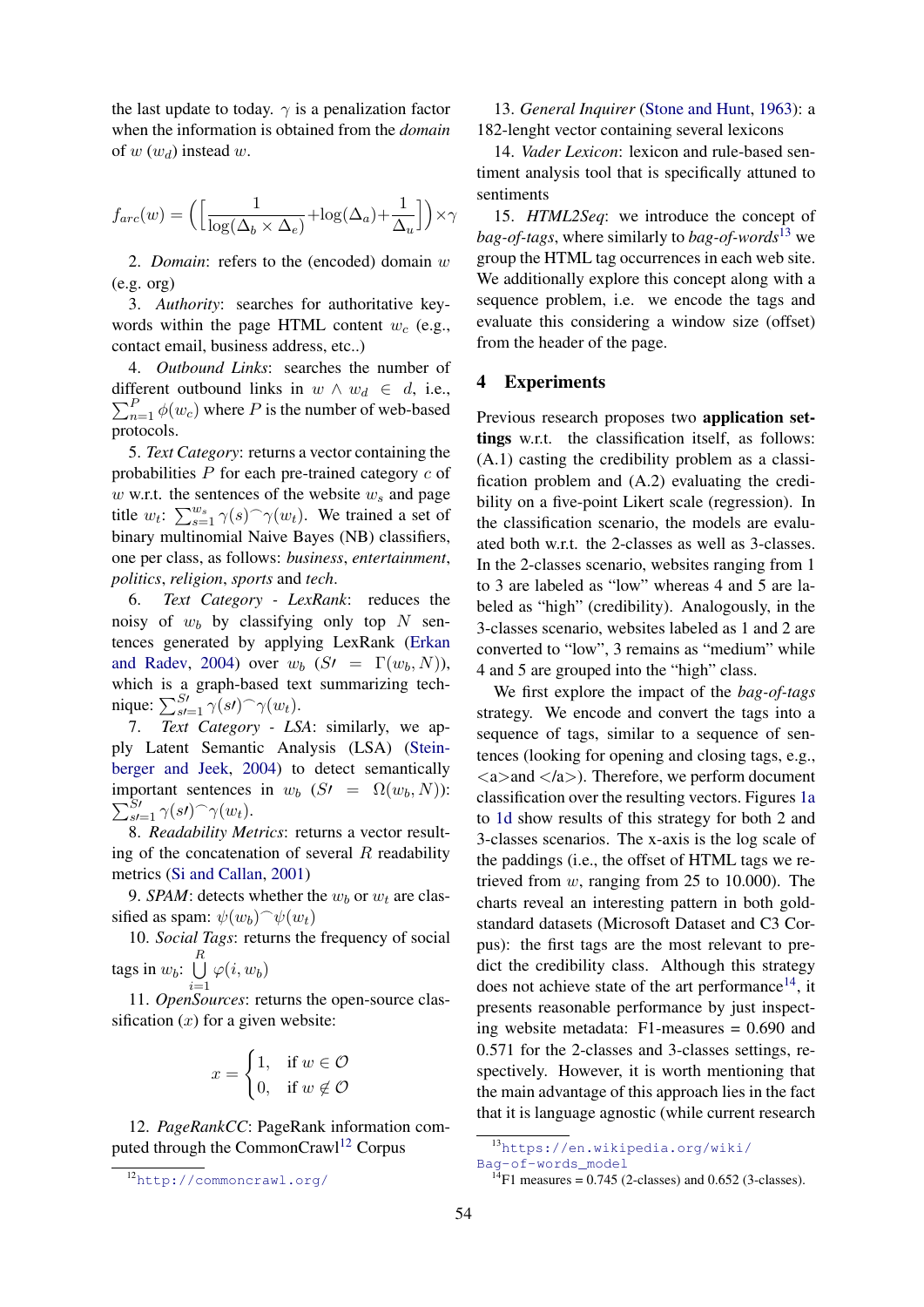<span id="page-5-1"></span>

| <b>Microsoft Dataset</b>       |                     |       |       |  |
|--------------------------------|---------------------|-------|-------|--|
| (Gradient Boosting, $K = 25$ ) |                     |       |       |  |
| Class                          | Precision<br>Recall |       | F1    |  |
| low                            | 0.851               | 0.588 | 0.695 |  |
| high                           | 0.752               | 0.924 | 0.829 |  |
| weighted                       | 0.794               | 0.781 | 0.772 |  |
| micro                          | 0.781               | 0.781 | 0.781 |  |
| macro                          | 0.801               | 0.756 | 0.762 |  |
| <b>C3 Corpus</b>               |                     |       |       |  |
| $(AdaBoost, K = 75)$           |                     |       |       |  |
| Class                          | Recall<br>Precision |       | F1    |  |
| low                            | 0.558               | 0.355 | 0.434 |  |
| high                           | 0.732               | 0.862 | 0.792 |  |
| weighted                       | 0.675               | 0.695 | 0.674 |  |
| micro                          | 0.695               | 0.695 | 0.695 |  |
| macro                          | 0.645               |       | 0.613 |  |

Table 1: Text+HTML2Seq features (2-class): best classifier performance

focuses on English) as well as less susceptible to overfitting.

We then evaluate the performance of the textual features (Section [3.3\)](#page-3-10) isolated. Results for the 2-classes scenario are presented as follows: Figure [2a](#page-6-1) highlights the best models performance using textual features only. While this as a single feature does not outperform the lexical features, when we combine the *bag-of-tags* approach (predictions of probabilities for each class) we boost the performance (F1 from 0.738 to 0.772) and outperform state of the art (0.745), as shown in Figure [2b.](#page-6-1) Tables [1](#page-5-1) to [3](#page-7-0) shows detailed results for both datasets (2-classes, 3-classes and 5-classes configurations, respectively). For 5-class regression, we found that the *best pad = 100* for the Microsoft dataset and *best pad = 175* for the C3 Corpus. We preceded the computing of both classification and regression models with feature selection according to a percentile of the highest scoring features (*SelectKBest*). We tested the choice of 3, 5, 10, 25, 50 75 and K=100 percentiles (thus, no selection) of features and did not find a unique K value for every case. It is worth noticing that in general it is easy to detect high credible sources (F1 for "high" class around 0.80 in all experiments and both datasets) but recall of "low" credible sources is still an issue.

Table [4](#page-7-1) shows statistics on the data generated by

| <b>Microsoft Dataset</b><br>(Gradient Boosting, $K = 75$ ) |                     |       |       |  |
|------------------------------------------------------------|---------------------|-------|-------|--|
| Class                                                      | Precision<br>Recall |       | F1    |  |
| low                                                        | 0.567               | 0.447 | 0.500 |  |
| medium                                                     | 0.467               | 0.237 | 0.315 |  |
| high                                                       | 0.714               | 0.916 | 0.803 |  |
| weighted                                                   | 0.626               | 0.662 | 0.626 |  |
| micro                                                      | 0.662               | 0.662 | 0.662 |  |
| macro                                                      | 0.583               | 0.534 | 0.539 |  |
| <b>C3 Corpus</b><br>$(AdaBoost, K = 100)$                  |                     |       |       |  |
| Class                                                      | Precision<br>Recall |       | F1    |  |
| low                                                        | 0.143               | 0.031 | 0.051 |  |
| medium                                                     | 0.410               | 0.177 | 0.247 |  |
| high                                                       | 0.701               | 0.916 | 0.794 |  |
| weighted                                                   | 0.583               | 0.660 | 0.598 |  |
| micro                                                      | 0.660               | 0.660 | 0.660 |  |
| macro                                                      | 0.418               | 0.375 | 0.364 |  |

Table 2: Text+HTML2Seq features (3-class): best classifier performance

the fact-checking algorithm. For 1500 claims, it collected pieces of evidence for over 27.000 websites. Table [5](#page-7-2) depicts the impact of the credibility model in the fact-checking context. We collected a small subset of 186 URLs from the FactBench dataset and manually annotated<sup>[15](#page-5-2)</sup> the credibility for each URL (following the Likert scale). The model corrected labeled around 80% of the URLs associated with a positive claim and, more importantly, 70% of non-credible websites linked to false claims were correctly identified. This helps to minimize the number of non-credible information providers that contain information that supports a *false* claim.

#### <span id="page-5-0"></span>4.1 Discussion

Reproducibility is still one of the cornerstones of science and scientific projects [\(Baker,](#page-8-11) [2016\)](#page-8-11). In the following, we list some relevant issues encountered while performing our experiments:

Experimental results: this gap is also observed w.r.t. results reported by [\(Olteanu et al.,](#page-9-12) [2013\)](#page-9-12), which is acknowledged by [\(Wawer et al.,](#page-9-13) [2014\)](#page-9-13), despite numerous attempts to replicate experiments. Authors [\(Wawer et al.,](#page-9-13) [2014\)](#page-9-13) believe this is

<span id="page-5-2"></span> $15Bv$  four human annotators. In the event of a tie we exclude the URL from the final dataset.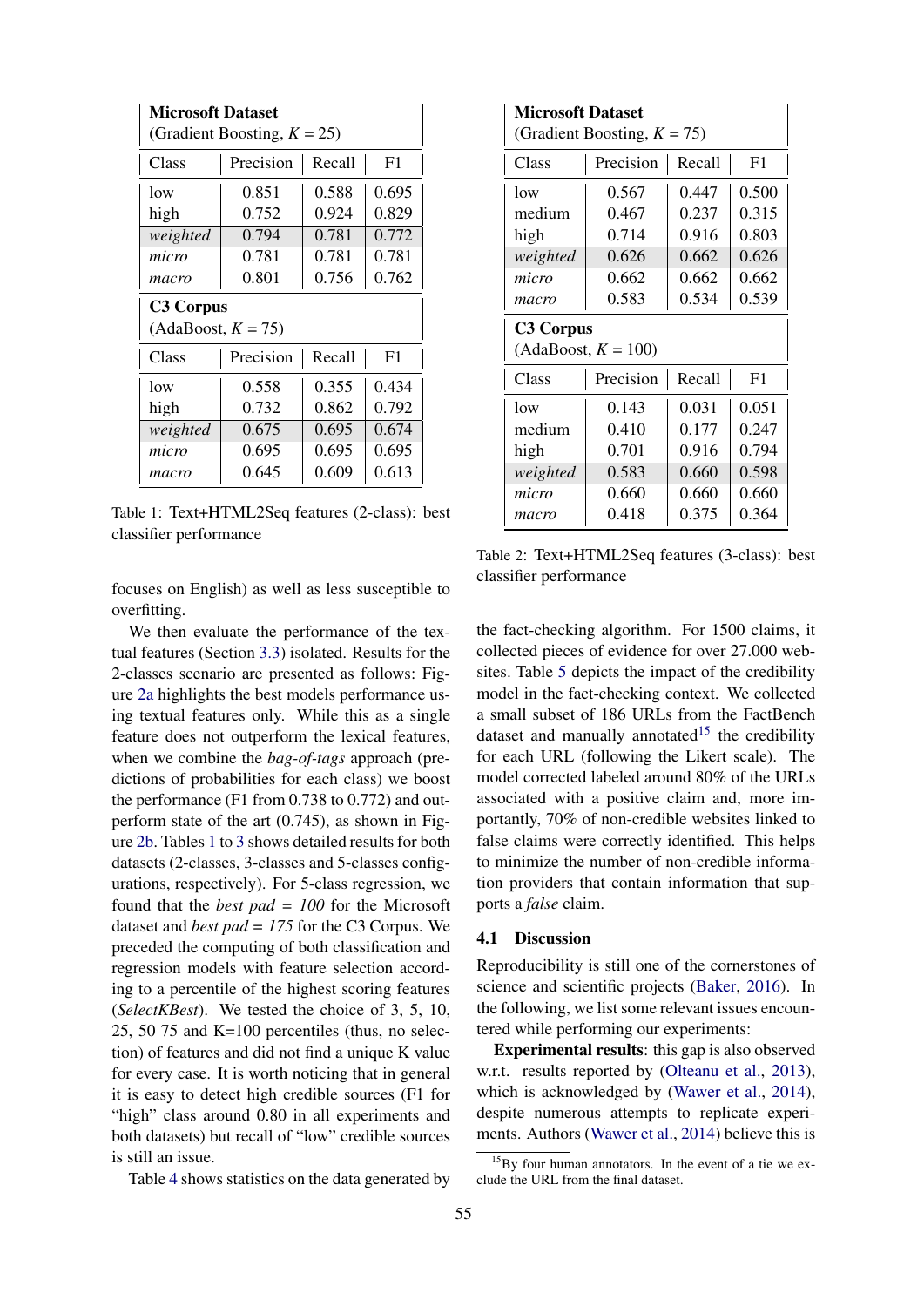<span id="page-6-0"></span>



(a) HTML2Seq (F1): Microsoft dataset 2-classes (b) HTML2Seq (F1-measure): Microsoft dataset 3-classes



Figure 1: HTML2Seq (F1-measure) over different padding sizes.

<span id="page-6-1"></span>

Figure 2: Evaluating distinct classifiers in the 2-classes setting (Microsoft dataset): increasing almost +3% (from 0.745 to 0.772) on average F1 (Gradient Boosting). Feature selection performed with ANOVA *SelectKBest* method, K=0.25.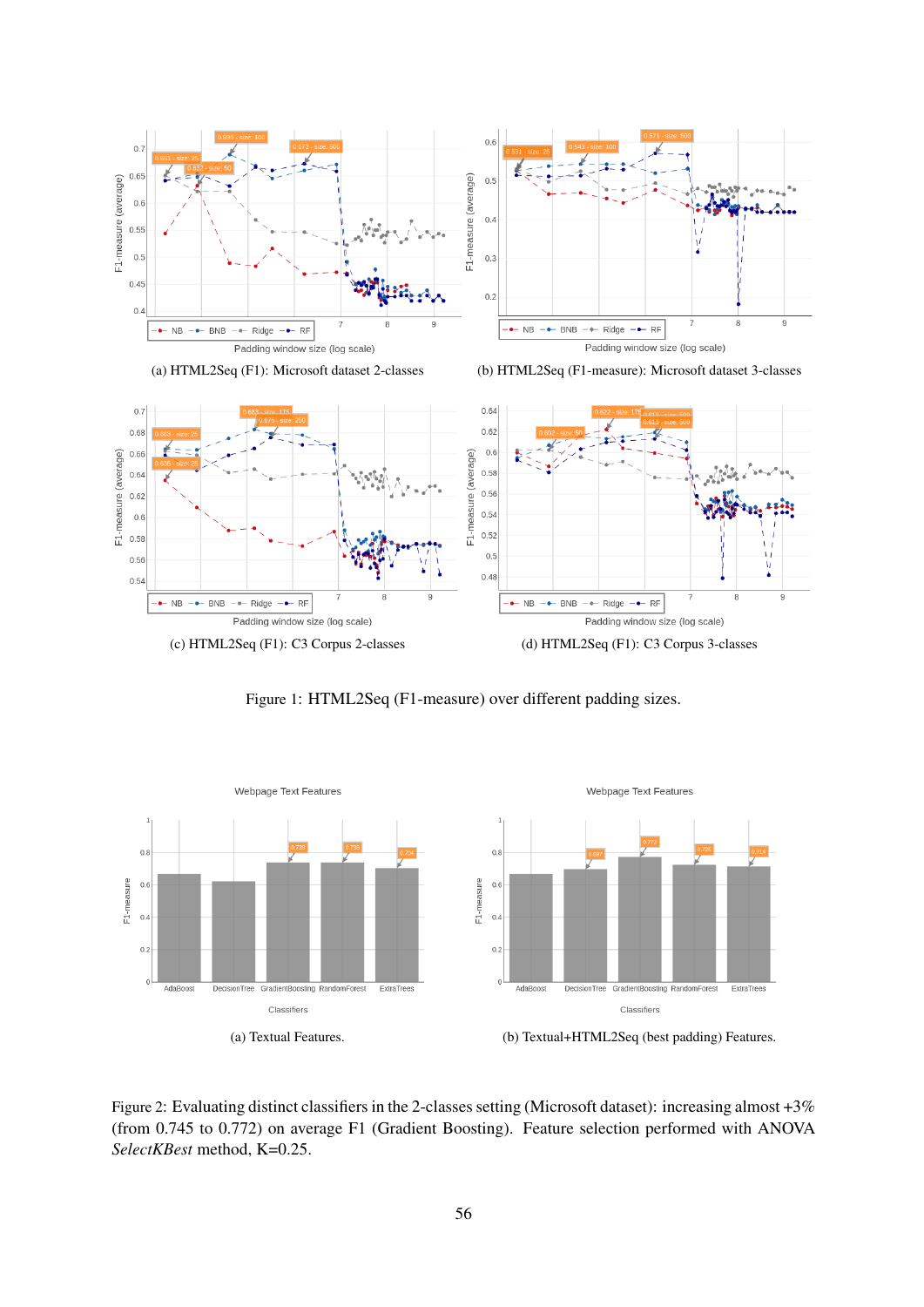<span id="page-7-0"></span>

| <b>Microsoft Dataset</b> |    |       |             |            |       |
|--------------------------|----|-------|-------------|------------|-------|
| model                    | K  | $R^2$ | <b>RMSE</b> | <b>MAE</b> | EVar  |
| <b>SVR</b>               | 3  | 0.232 | 0.861       | 0.691      | 0.238 |
| Ridge                    | 3  | 0.268 | 0.841       | 0.683      | 0.269 |
| <b>C3 Corpus</b>         |    |       |             |            |       |
| model                    | K  | $R^2$ | <b>RMSE</b> | <b>MAE</b> | EVar  |
| <b>SVR</b>               | 25 | 0.096 | 0.939       | 0.739      | 0.102 |
| Ridge                    | 25 | 0.133 | 0.920       | 0.750      | 0.134 |

<span id="page-7-1"></span>Table 3: Text+HTML2Seq: regression measures (5-class). Selecting top  $K$  lexical features.

| FactBench (Credibility Model) |      |        |  |
|-------------------------------|------|--------|--|
| label<br>claims<br>sites      |      |        |  |
| true                          | 750  | 14.638 |  |
| false                         | 750  | 13.186 |  |
|                               | 1500 | 27.824 |  |

Table 4: FactBench: Web sites collected from claims.

due to the lack of parameters and hyperparameters explicitly cited in the previous research [\(Olteanu](#page-9-12) [et al.,](#page-9-12) [2013\)](#page-9-12).

Microsoft dataset: presents inconsistencies. Although all the web pages are cached (in theory) in order to guarantee a deterministic environment, the dataset - in its original form<sup>[16](#page-7-3)</sup> - has a number of problems, as follows: (a) web pages not physically cached (b) URL not matching (dataset links *versus* cached files) (c) Invalid file format (e.g., PDF). Even though these issues have also been previously identified by related research [\(Olteanu](#page-9-12) [et al.,](#page-9-12) [2013\)](#page-9-12) it is not clear what the URLs for the final dataset (i.e., the support) are nor where this new version is available.

Contradictions: w.r.t. the divergence of the importance of visual features have drawn our attention [\(Dong et al.,](#page-8-6) [2015\)](#page-8-6) and [\(Fogg,](#page-8-4) [2003;](#page-8-4) [Shah](#page-9-9) [et al.,](#page-9-9) [2015\)](#page-9-9) which corroborate to the need of more methods to solve the web credibility problem, in practice. The main hypothesis that supports this contradiction relies on the fact that feature-based credibility evaluation eventually ignites cat-andmouse play between scientists and people inter-

<span id="page-7-2"></span>

| FactBench (Sample - Human Annotation)  |          |       |          |      |
|----------------------------------------|----------|-------|----------|------|
| label                                  | claims   | sites | non-cred | cred |
| true                                   | 5        | 96    | 57       | 39   |
| false                                  | 5        | 80    | 48       | 32   |
|                                        | 10       | 186   | 105      | 71   |
| FactBench (Sample - Credibility Model) |          |       |          |      |
| label                                  | non-cred | $\%$  | cred     | $\%$ |
| true                                   | 40       | 0.81  | 31       | 0.79 |
| false                                  | 34       | 0.70  | 24       | 0.75 |

Table 5: FactBench Dataset: analyzing the performance of the credibility model in the factchecking task.

ested in manipulating the models. In this case, *reinforcement learning* methods pose as a good alternative for adaptation.

Proposed features: The acknowledgement made by authors in [\(Wawer et al.,](#page-9-13) [2014\)](#page-9-13) that "*solutions based purely on external APIs are difficult to use beyond scientific application and are prone for manipulation*" confirming the need to exclude social features from research of [\(Olteanu](#page-9-12) [et al.,](#page-9-12) [2013\)](#page-9-12) contradicts itself. In the course of experiments, authors mention the usage of all features proposed by [\(Olteanu et al.,](#page-9-12) [2013\)](#page-9-12): "*Table 1 presents regression results for the dataset described in [13] in its original version (37 features) and extended with 183 variables from the General Inquirer (to 221 features)*".

Therefore, due to the number of relevant issues presented w.r.t. reproducibility and contradiction of arguments, the comparison to recent research becomes more difficult. In this work, we solved the technical issues in the Microsoft dataset and released a new fixed version $17$ . Also, since we need to perform evaluations in a deterministic environment, we cached and released the websites for the C3 corpus. After scraping, 2.977 URLs were used (out of 5.543). Others were left due to processing errors (e.g., 404). The algorithms and its hyperparameters and further relevant metadata are available through the MEX Interchange Format [\(Esteves et al.,](#page-8-12) [2015\)](#page-8-12). By doing this, we provide a computational environment to perform safer comparisons, being engaged in recent discussions about mechanisms to measure and enhance

<span id="page-7-3"></span><sup>&</sup>lt;sup>16</sup>The original dataset can be downloaded from [http://research.microsoft.com/en-us/](http://research.microsoft.com/en-us/projects/credibility/) [projects/credibility/](http://research.microsoft.com/en-us/projects/credibility/)

<span id="page-7-4"></span> $17$ more information at the project website: [https://](https://github.com/DeFacto/WebCredibility) [github.com/DeFacto/WebCredibility](https://github.com/DeFacto/WebCredibility)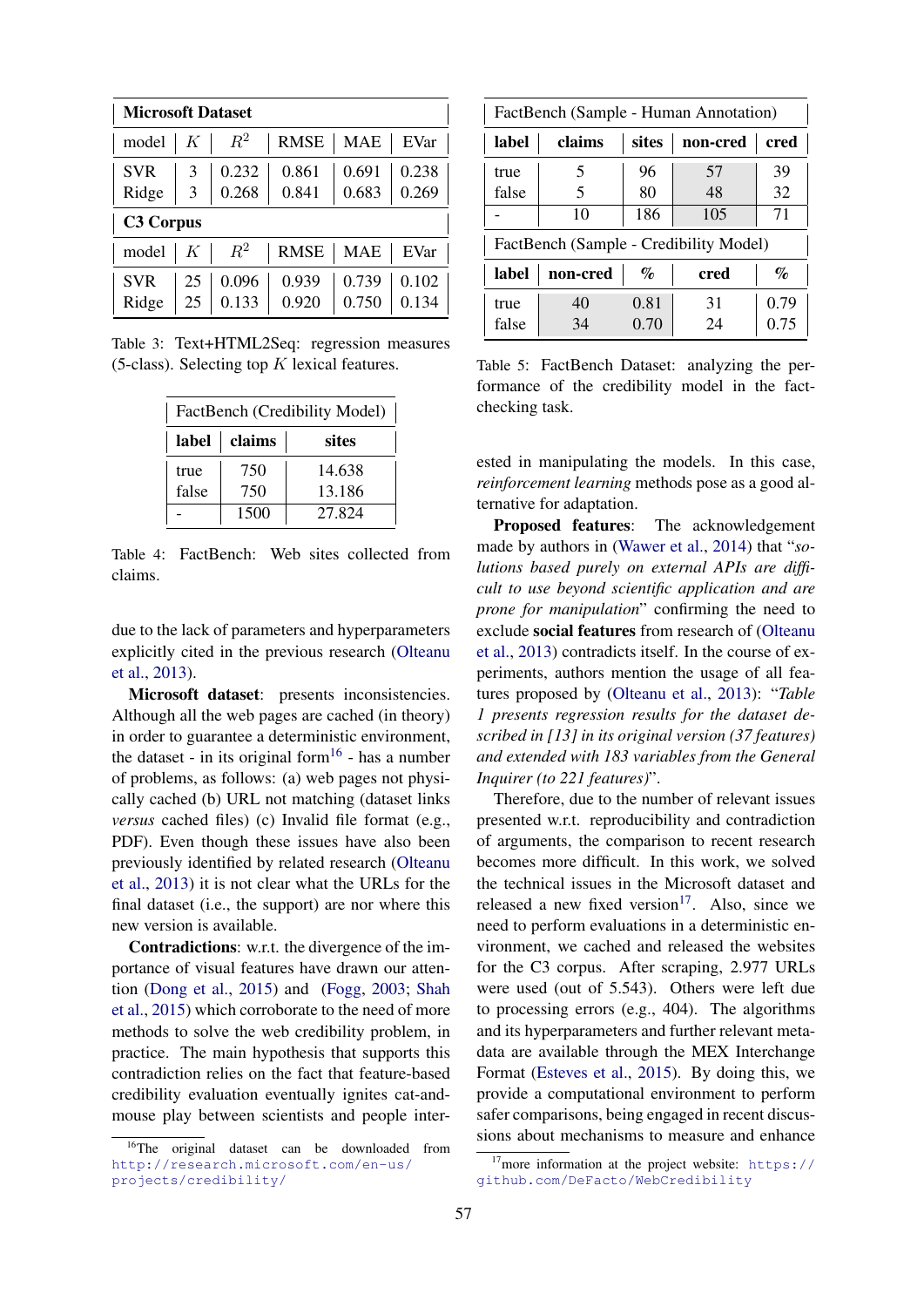the reproducibility of scientific projects [\(Wilkin](#page-9-17)[son et al.,](#page-9-17) [2016\)](#page-9-17).

# 5 Conclusion

In this work, we discuss existing alternatives, gaps and current challenges to tackle the problem of web credibility. More specifically, we focused on automated models to compute a credibility factor for a given website. This research follows the former studies presented by [\(Olteanu et al.,](#page-9-12) [2013;](#page-9-12) [Wawer et al.,](#page-9-13) [2014\)](#page-9-13) and presents several contributions. First, we propose different features to avoid the financial cost imposed by external APIs in order to access website credibility indicators. This issue has become even more relevant in the light of the challenges that have emerged after the shutdown of Google PageRank, for instance. To bridge this gap, we have proposed the concept of bagof-tags. Similar to [\(Wawer et al.,](#page-9-13) [2014\)](#page-9-13), we conduct experiments in a highly-dimensional feature space, but also considering web page metadata, which outperforms state of the art results in the 2 classes and 5-classes settings. Second, we identified and fixed several problems on a gold standard dataset for web credibility (Microsoft), as well as indexed several web pages for the C3 Corpus. Finally, we evaluate the impact of the model in a real fact-checking use-case. We show that the proposed model can help in belittling and supporting different websites that contain evidence of true and false claims, which helps the very challenging fact verification task. As future work, we plan to explore deep learning methods over the HTML2Seq module.

### Acknowledgments

This research was partially supported by an EU H2020 grant provided for the WDAqua project (GA no. 642795) and by DAAD under the project "International promovieren in Deutschland für alle" (IPID4all).

## References

- <span id="page-8-7"></span>Ahmed Abbasi, Zhu Zhang, David Zimbra, Hsinchun Chen, and Jay F Nunamaker Jr. 2010. Detecting fake websites: the contribution of statistical learning theory. *Mis Quarterly*, pages 435–461.
- <span id="page-8-8"></span>Sadia Afroz and Rachel Greenstadt. 2011. Phishzoo: Detecting phishing websites by looking at them. *2012 IEEE Sixth International Conference on Semantic Computing*, 00:368–375.
- <span id="page-8-11"></span>Monya Baker. 2016. 1,500 scientists lift the lid on reproducibility. *Nature News*, 533(7604):452.
- <span id="page-8-6"></span>Xin Luna Dong, Evgeniy Gabrilovich, Kevin Murphy, Van Dang, Wilko Horn, Camillo Lugaresi, Shaohua Sun, and Wei Zhang. 2015. Knowledge-based trust: Estimating the trustworthiness of web sources. *Proc. VLDB Endow.*, 8(9):938–949.
- <span id="page-8-10"></span>Günes Erkan and Dragomir R. Radev. 2004. Lexrank: Graph-based lexical centrality as salience in text summarization. *J. Artif. Int. Res.*, 22(1):457–479.
- <span id="page-8-12"></span>Diego Esteves, Diego Moussallem, Ciro Baron Neto, Tommaso Soru, Ricardo Usbeck, Markus Ackermann, and Jens Lehmann. 2015. Mex vocabulary: A lightweight interchange format for machine learning experiments. In *Proceedings of the 11th International Conference on Semantic Systems*, SEMAN-TICS '15, pages 169–176, New York, NY, USA. ACM.
- <span id="page-8-0"></span>Diego Esteves, Anisa Rula, Aniketh Janardhan Reddy, and Jens Lehmann. 2018. Toward veracity assessment in rdf knowledge bases: An exploratory analysis. *Journal of Data and Information Quality (JDIQ)*, 9(3):16.
- <span id="page-8-2"></span>BJ Fogg, Jonathan Marshall, Othman Laraki, Alex Osipovich, Chris Varma, Nicholas Fang, Jyoti Paul, Akshay Rangnekar, John Shon, Preeti Swani, et al. 2001. What makes web sites credible?: a report on a large quantitative study. In *Proceedings of the SIGCHI conference on Human factors in computing systems*, pages 61–68. ACM.
- <span id="page-8-1"></span>BJ Fogg and Hsiang Tseng. 1999. The elements of computer credibility. In *Proceedings of the SIGCHI conference on Human Factors in Computing Systems*, pages 80–87. ACM.
- <span id="page-8-4"></span>Brian J Fogg. 2003. Prominence-interpretation theory: Explaining how people assess credibility online. In *CHI'03 extended abstracts on human factors in computing systems*, pages 722–723. ACM.
- <span id="page-8-3"></span>Brian J Fogg, Cathy Soohoo, David R Danielson, Leslie Marable, Julianne Stanford, and Ellen R Tauber. 2003. How do users evaluate the credibility of web sites?: a study with over 2,500 participants. In *Proceedings of the 2003 conference on Designing for user experiences*, pages 1–15. ACM.
- <span id="page-8-9"></span>Daniel Gerber, Diego Esteves, Jens Lehmann, Lorenz Bühmann, Ricardo Usbeck, Axel-Cyrille Ngonga Ngomo, and René Speck. 2015. Defacto - temporal and multilingual deep fact validation. *Web Semantics: Science, Services and Agents on the World Wide Web*.
- <span id="page-8-5"></span>Katherine Del Giudice. 2010. Crowdsourcing credibility: The impact of audience feedback on web page credibility. In *Proceedings of the 73rd ASIS&T Annual Meeting on Navigating Streams in an Information Ecosystem-Volume 47*, page 59. American Society for Information Science.